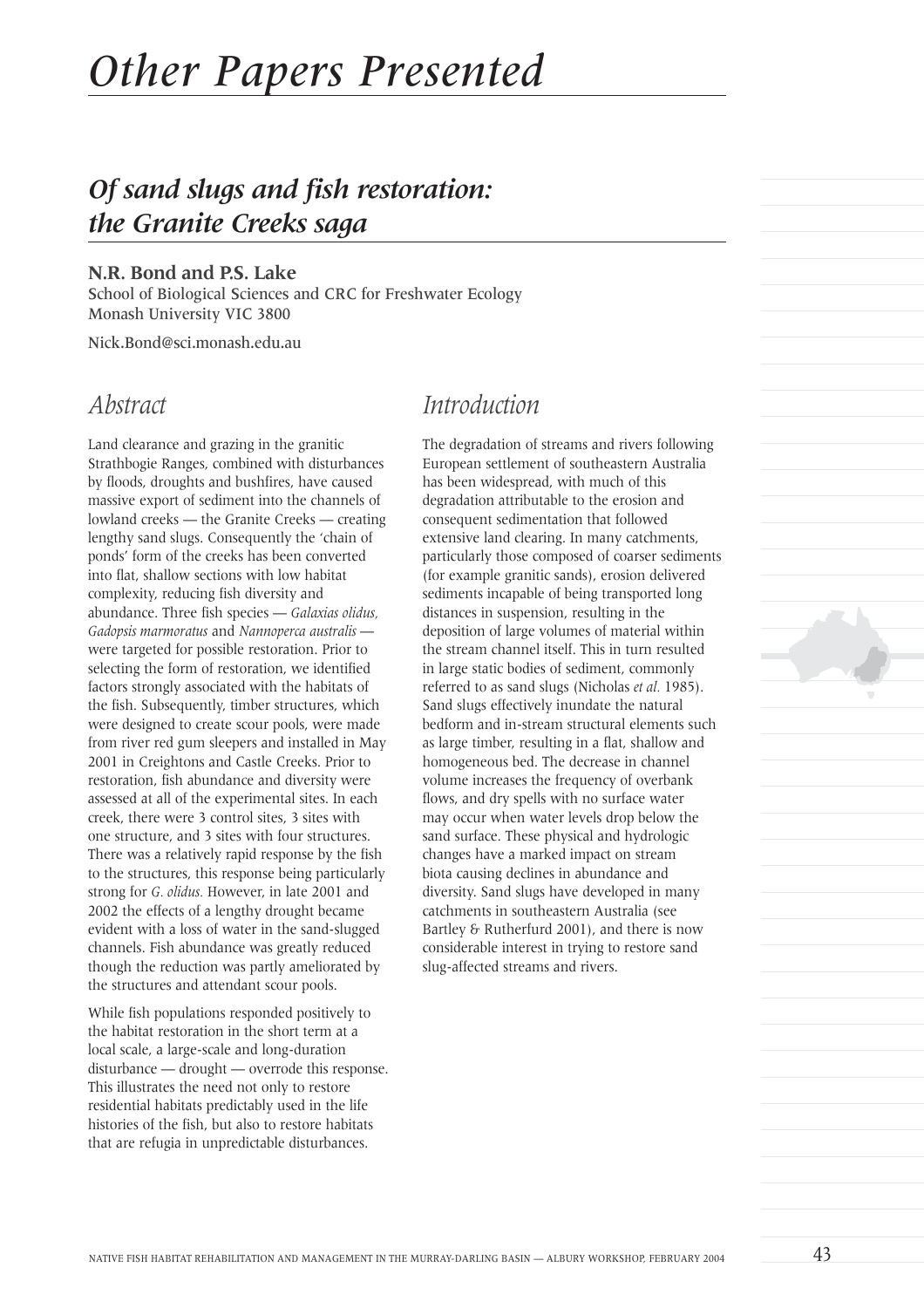## *Degradation of the Granite Creeks system*

Our work has been carried out in the so-called 'Granite Creeks' (Castle, Creightons and Pranjip Creeks), which drain in a northwesterly direction from the Strathbogie Ranges, a granite massif located in central Victoria. Catchments of the Strathbogie Ranges were first settled by squatters in the 1850s, with land clearing beginning shortly thereafter, and continuing through until the 1950s (Davis & Finlayson 2000). Today less than 30% of the natural vegetation communities within these catchments remains intact (Anonymous, 1999). Erosion of the catchments was first noticed in the late 1800s, but occurred predominantly during the 1900s, as a series of distinct sporadic episodes following heavy rains and floods (1916, 1952–1956, 1993–1994), drought (1982–1983) and bushfires (1990–1991) (Davis & Finlayson 2000). During these events, sediment was rapidly transported from gullies in the headwaters onto the 'flats' – sections of stream crossing the Goulburn River floodplain – where, with very low stream power, extensive sand slugs 20–30 km in length and 1–3 m deep were created (Davis & Finlayson 2000; Bartley & Rutherfurd 2001).

Sand slugs converted these creeks from 'chain of pond' systems (*sensu* Eyles 1977) with deep interconnected slow-flowing pools with high loadings of fallen timber, into shallow, homogeneous fast flowing streams. Permanent pools that previously acted as summer low-flow refuges have also been lost, and the fish assemblage is now considerably degraded. Anecdotal recollections and newspaper reports make it clear that large catches of Macquarie perch and river blackfish from pools in Castle and Creightons Creek were common in the early part of the 1900s, with Murray [or trout?] cod also caught on occasion. There were also regular catches of introduced species (trout, redfin perch and possibly some carp) in the mid 1900s. There was only scant reference to the smaller natives [minnows *sic*], in these early reports, but today it is only the smaller bodied species of fish that remain (Bond & Lake 2003a). Species of fish that have persisted include river blackfish (*Gadopsis marmoratus*), mountain galaxias (*Galaxias olidus*), southern pygmy perch (*Nannoperca australis*) and western carp gudgeons (*Hypseleotris klunzingeri*), but each of these is now only present in low numbers within the sanded creeks (Bond & Lake 2003a).

#### *Restoration*

The degree and spatial extent of geomorphic change caused by the sand slugs essentially rules out any chance of restoring these creeks to their natural geomorphic configuration. However, because the sand slugs are now virtually static (Davis & Finlayson 2000), and hence likely to persist for hundreds to thousands of years (Bartley & Rutherfurd 2001), active intervention provides the only real prospect for restoring the biota in sand slugged streams, albeit at a fairly limited scale. It is worth noting that in some larger rivers dredging of sand has been deemed an appropriate intervention; however, the unsorted sands in the granite creeks are of limited value, access is typically difficult, and this sort of intervention is unlikely to restore ecological values (e.g. see Lintermans 2001), and may create additional erosion and siltation problems (Rutherfurd & Budahazy 1996).

We conducted a habitat manipulation trial in which large timber structures were introduced at individual sites in an attempt to increase local habitat complexity, with the expectation that this would engender a positive biotic response in terms of the diversity and abundance of fish and invertebrates (the field of dreams hypothesis; Palmer *et al*. 1997). This strategy, and the anticipated outcomes were based on the knowledge that (1) large timber plays a key role in maintaining geomorphic complexity in lowland streams via processes of localised sediment scour and fill, and (2) patterns of abundance and diversity in fish and invertebrates are correlated with the distribution of large timber, both in the Granite Creeks system (O'Connor 1992; Bond & Lake 2003a; Downes *et al.* in press) as well as more generally (Crook & Robertson 1999; Lemly & Hilderbrand 2000).

The setting of clear targets is an integral and necessary component of restoration activities. By treating targets as predictions, whether from conceptual, simulation or statistical models, they can be framed as hypotheses that act as critical tests of our understanding of the system, as well as allowing project performance to be measured. The process of developing targets provides an opportunity to explicitly consider what might be achievable and / or desirable outcomes; also, targets that are agreed to and accepted by all stakeholders can prevent later disputes about the success or failure of a project.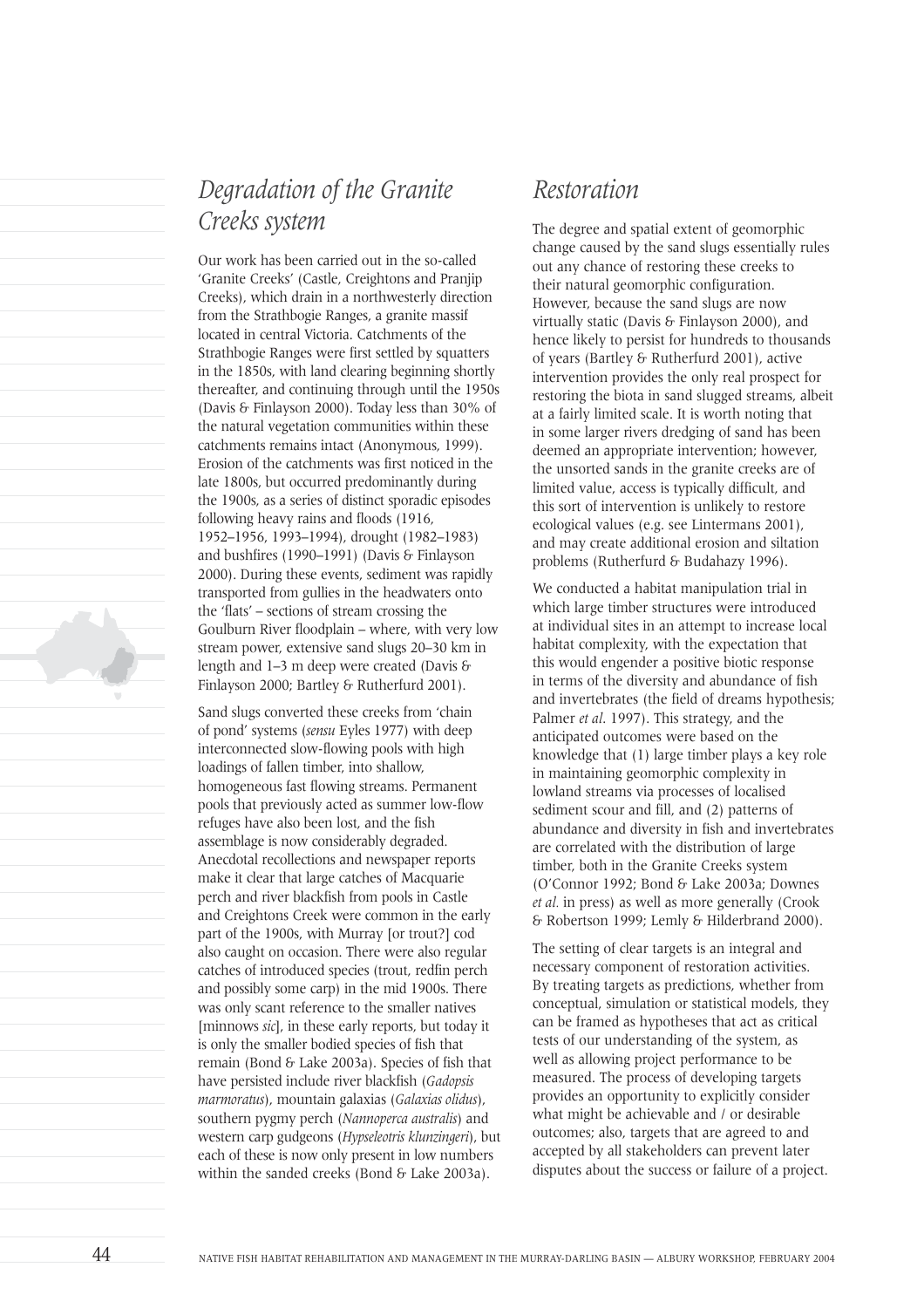In this case we had collaborative assistance from the local stream management agency (the Goulburn-Broken Catchment Management Authority; GBCMA) as well as strong support from local Landcare groups and the wider community.

Ideally targets are set based on data from unimpacted 'reference' sites (Downes *et al.* 2002), but such sites are virtually absent from streams on the Goulburn floodplain due to the overarching impacts associated with broad-scale agriculture (see Bond & Lake 2003a; Downes *et al.* in press). However, in previous surveys within the sanded stream sections, galaxiids, blackfish and southern pygmy perch all showed associations with deeper water and small-scale habitat structure, thus lending support to adding in-stream structures as a potential strategy for biotic restoration (Bond & Lake 2003a). Taking into account the impossibility of restoring the streams across the entire length of the sand slug, and hence the realities of likely dispersal bottlenecks (see Bond & Lake 2003b), we restricted our targets for fish to increases in the abundances of those smaller bodied species still present within the sanded sections, rather than the complete historical fish community.

### *Experimental design*

The experiment consisted of a single treatment the addition of large timber structures — with three levels (control, 1-structure/site and 4-structures/ site) applied to sites that consisted of 100 m of stream largely free of large timber. At several sites there were riparian trees with undercut root masses that provided some initial habitat for fish, but variations between sites were factored out by replication and random assignment of treatments as part of the experimental design. Each treatment was replicated 3 times in each of two creeks: Castle Creek and Creightons Creek. The structures were put in place in May 2001 in collaboration with the GBCMA, and samples were collected 3 times before (Nov 2000, Jan 2001, Mar 2001) and 4 times after (Sep 2001, Nov 2001, May 2002 and Aug 2002) the placement of the structures. Structures consisted of multiple red gum sleepers bolted together to span the channel perpendicular to the flow (see Bond & Lake 2003a for full details). Surveys consisted of two passes with a backpack electrofisher, and on

each occasion all fish collected were counted, measured and returned to the stream.

#### *Data analysis*

The data were analysed using a Poisson Bayesian model, the Poisson distribution being well suited to count data (especially of fish!). Bayesian modelling employs Bayes' Theorem to provide an updated (posterior) estimate of a parameter based on previous (prior) information or beliefs together with the data at hand. In this case the parameters we attempted to estimate were the average abundances of fish in each treatment before and after the addition of timber, and hence differences in each treatment over time. Differences in the change over time (i.e. 'average after abundance' minus 'average before abundance') between treatments represent treatment effects, just as in a traditional BACI (before–after control–impact) design. We adopted very vague estimates (i.e. high variances) for the 'prior' parameter estimates, and centred the likely treatment effects for each treatment to zero (i.e. no effect). In this way the posteriors are conservative and can be reliably expected to reflect the effects observed in the experiment, rather than being influenced by prior 'beliefs', thus overcoming one of the common criticisms of Bayesian methods. The model and the analysis routine (conducted using the WINBUGS package; Spiegelhalter *et al.* 2003) are beyond the scope of this paper, and readers are encouraged to refer to Bond and Lake (2004) for more details.

#### *Results and discussion*

Here we present a summary of the results; readers are again referred to Bond and Lake (2004) for more details. In the short term, despite some species undergoing widespread declines in abundance (i.e. across all sites and treatments), there was a generally positive response to the timber additions, although these changes were greatest in response to the 4-structure treatment (**Table 1, Figure 1**). In some cases these changes were strongly positive. In particular, in response to the 4-structure treatment, mountain galaxiids underwent an almost 3-fold increase in abundance in Creightons Creek and doubled in abundance in Castle Creek (**Table 1**).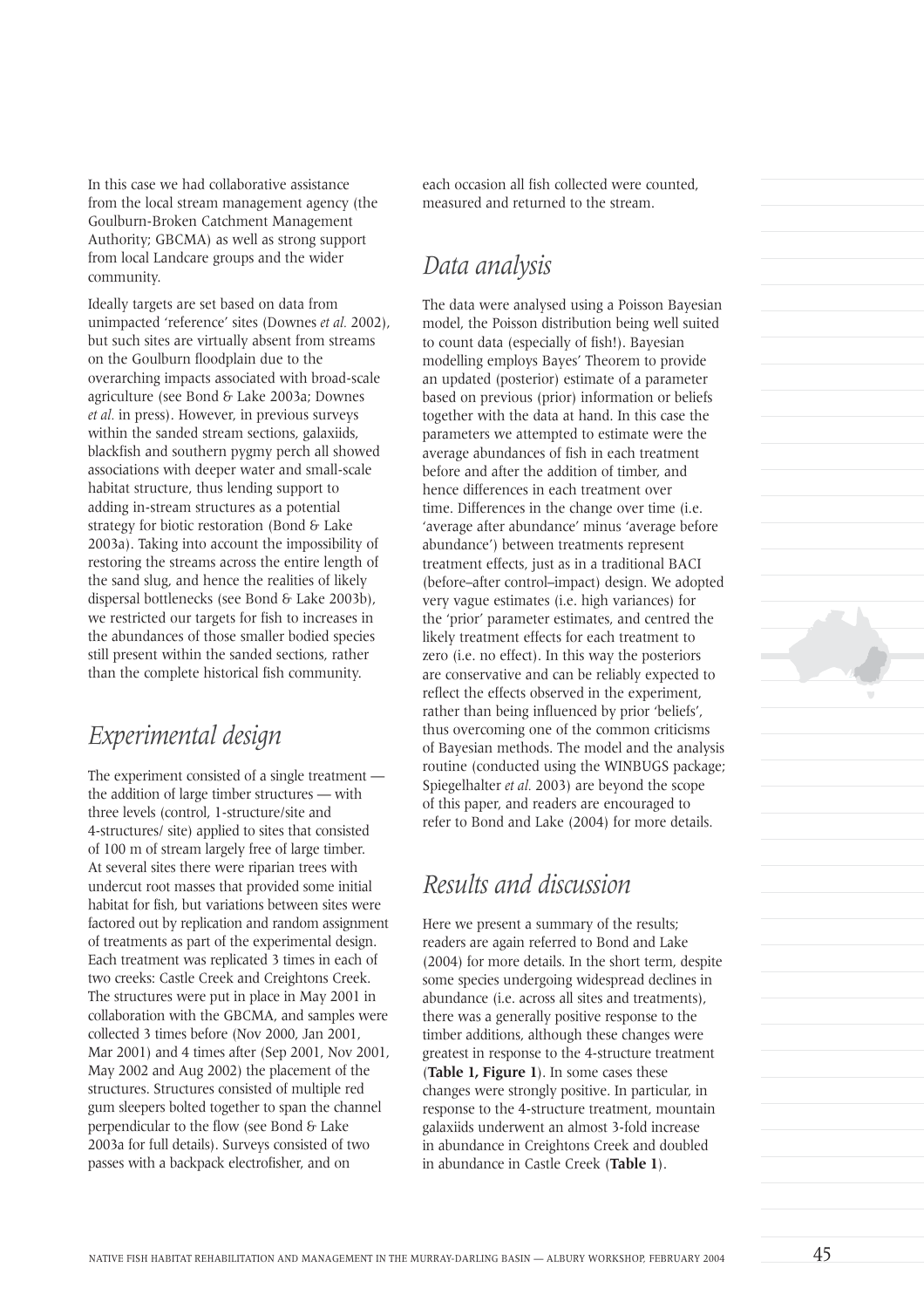| Species and site | treatment      | before          | after            | difference       |
|------------------|----------------|-----------------|------------------|------------------|
| G. olidus        |                |                 |                  |                  |
| Castle Ck        | $\mathbf{0}$   | $37.0 \pm 0.4$  | $24.3 \pm 20.2$  | $-12.7 \pm 20.2$ |
|                  | 1              | $52.0 \pm 22.8$ | $20.3 \pm 16.0$  | $-31.7 \pm 27.9$ |
|                  | $\overline{4}$ | $13.4 \pm 13.4$ | $28.2 \pm 17.0$  | $+14.8 \pm 21.6$ |
| Creightons Ck    | $\mathbf{0}$   | $9.6 \pm 1.9$   | $13.4 \pm 6.1$   | $+3.8 \pm 6.4$   |
|                  | 1              | $15.0 \pm 3.5$  | $20.3 \pm 8.4$   | $+ 5.3 \pm 20.7$ |
|                  | 4              | $15.3 \pm 4.1$  | $35.4 \pm 9.9$   | $+20.1 \pm 10.7$ |
| G. marmoratus    |                |                 |                  |                  |
| Castle Ck        | $\mathbf{0}$   |                 |                  |                  |
|                  | 1              |                 |                  |                  |
|                  | $\overline{4}$ |                 |                  |                  |
| Creightons Ck    | $\theta$       | $1.0 \pm 0.3$   | $0.1 \pm$<br>0.1 | $-0.8 \pm 0.3$   |
|                  | 1              | $2.1 \pm 0.4$   | $1.0 \pm 0.2$    | $-1.1 \pm 0.6$   |
|                  | $\overline{4}$ | $4.6 \pm 1.6$   | $2.3 \pm 1.4$    | $-2.3 \pm 2.1$   |
| N. australis     |                |                 |                  |                  |
| Castle Ck        | $\mathbf{0}$   | $0.9 \pm 0.7$   | $0.3 \pm 0.3$    | $-0.7 \pm 0.8$   |
|                  | 1              | $3.3 \pm 1.0$   | $0.1 \pm 0.1$    | $-3.2 \pm 1.0$   |
|                  | 4              | $2.0 \pm 1.7$   | $0.7 \pm 0.7$    | $-1.3 \pm 1.8$   |
| Creightons Ck    | $\theta$       | $25.8 \pm 9.5$  | $3.0 \pm 2.2$    | $-22.8 \pm 9.8$  |
|                  | 1              | $13.3 \pm 0.5$  | $2.6 \pm 0.2$    | $-10.7 \pm 0.5$  |
|                  | 4              | $16.9 \pm 6.4$  | $5.4 \pm 4.3$    | $-11.5 \pm 7.7$  |

Table 1. Mean  $(\pm$  SE) abundances of common taxa in each treatment before and after, and treatment effects after, the timber structures were put in place. SE calculated by pooling across replicate sites and times.

At the same time, populations at both the control and the 1-structure treatment sites remained similar in Creightons Creek, and declined in Castle Creek (controls declined furthest), indicating a strong effect associated with the 4 structure treatment. Blackfish populations in Creightons Creek (this species is absent from Castle Ck) declined overall, but these declines were buffered by the structures, with populations at the 4-structure sites (despite strong declines) performing better than the 1-structure and control sites respectively. Pygmy perch showed no real response, with declines in abundance at sites in both Creightons and Castle Creeks. Despite high variances between individual sites, the Poisson model provided a generally good fit to the data, and the analysis provided strong evidence that the treatments did differ, with divergences between the posterior distributions for the three treatments (**Figure 1**). Although there was clearly recruitment at some sites, we stress that much of the observed response could be attributable to aggregation of fish at the manipulated sites, rather than changes in the total population size.

Subsequent to the emergence of a positive treatment effect, however, an extended drought affected the creeks. In the summer of 2002–2003, both Castle and Creightons Creeks dried out throughout the sand slug, resulting in extensive mortality of fish, a fate that was greatly exacerbated by the absence, within the sand slug, of permanent refuge pools in which fish might otherwise have persisted. Subsequent to this, fish populations have again been subjected to drying over the 2003–2004 summer, and despite colonisation by a small number of individuals in the 2003 winter (especially galaxiids), the populations have declined dramatically relative to the pre-drought levels (Bond, unpublished data). Thus, overall, despite initial positive increases in fish abundances in response to the addition of physical habitat – a response that we feel is indicative of the likely benefits of habitat restoration in perennial streams – the drought caused declines in fish abundances to low levels from which populations will undoubtedly be slow to recover.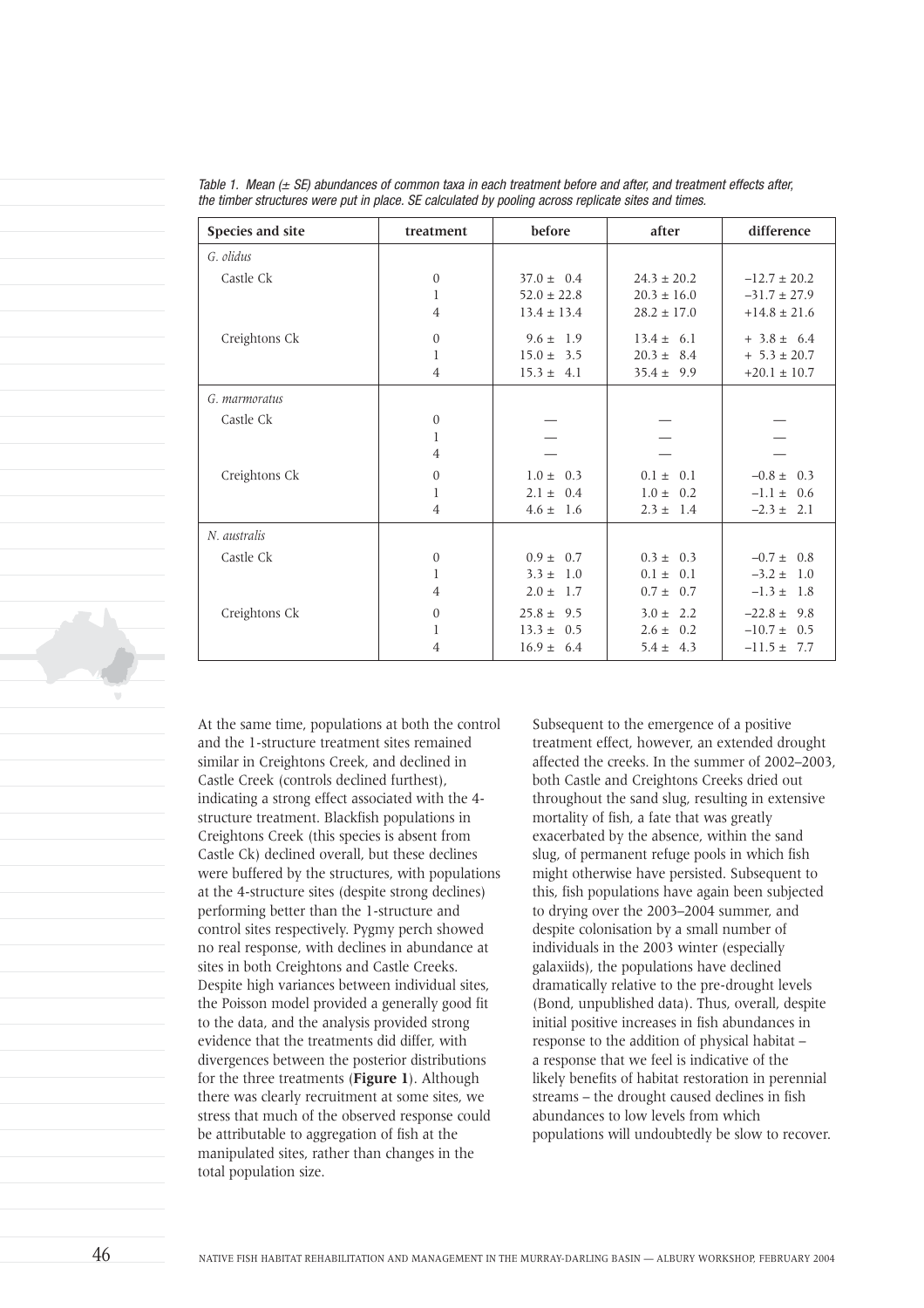

Figure 1. Modelled ( $log_e(\Delta$  abundance)) posterior distributions for changes in fish abundances in each creek after the sleeper additions. Note in particular the stronger shift away from zero for the 4-structure treatment for Galaxias olidus, and (variable) declines in Gadopsis marmoratus at the control sites.

Droughts are an integral component of the Australian climate, and one to which the biota are generally adapted. To persist through droughts, many taxa in lowland systems have historically relied on refuge habitats provided by permanent (sometimes spring-fed) pools (Lake 2003). In the Granite Creeks system these habitats are amongst those to have been destroyed by sand slugs, but they were not targeted by our restoration efforts. Some refuge pools did persist through the drought, above and below the sand slug, and these harboured large numbers of fish. Surveys to determine the longer-term trajectory of these populations, hopefully beyond the drought period, are ongoing. Hypothetically, the presence of refugia throughout the sand slug would have greatly

increased the number of fish that survived, and also provided important sites from which recolonisation could occur. This would greatly accelerate the recovery time from drought events, an outcome that may become increasingly relevant if drought events become more common, as has been suggested with predicted climatic changes across the Murray-Darling Basin (Kershaw *et al*. 2003; Pittock 2003). While we lack specific data to demonstrate the importance of refugia, the inclusion of drought refugia in restoration planning for lowland rivers likely to undergo intermittent drying could be just as important as restoring the residential habitats that are normally targeted in restoration — a point we have made elsewhere (Bond & Lake 2005).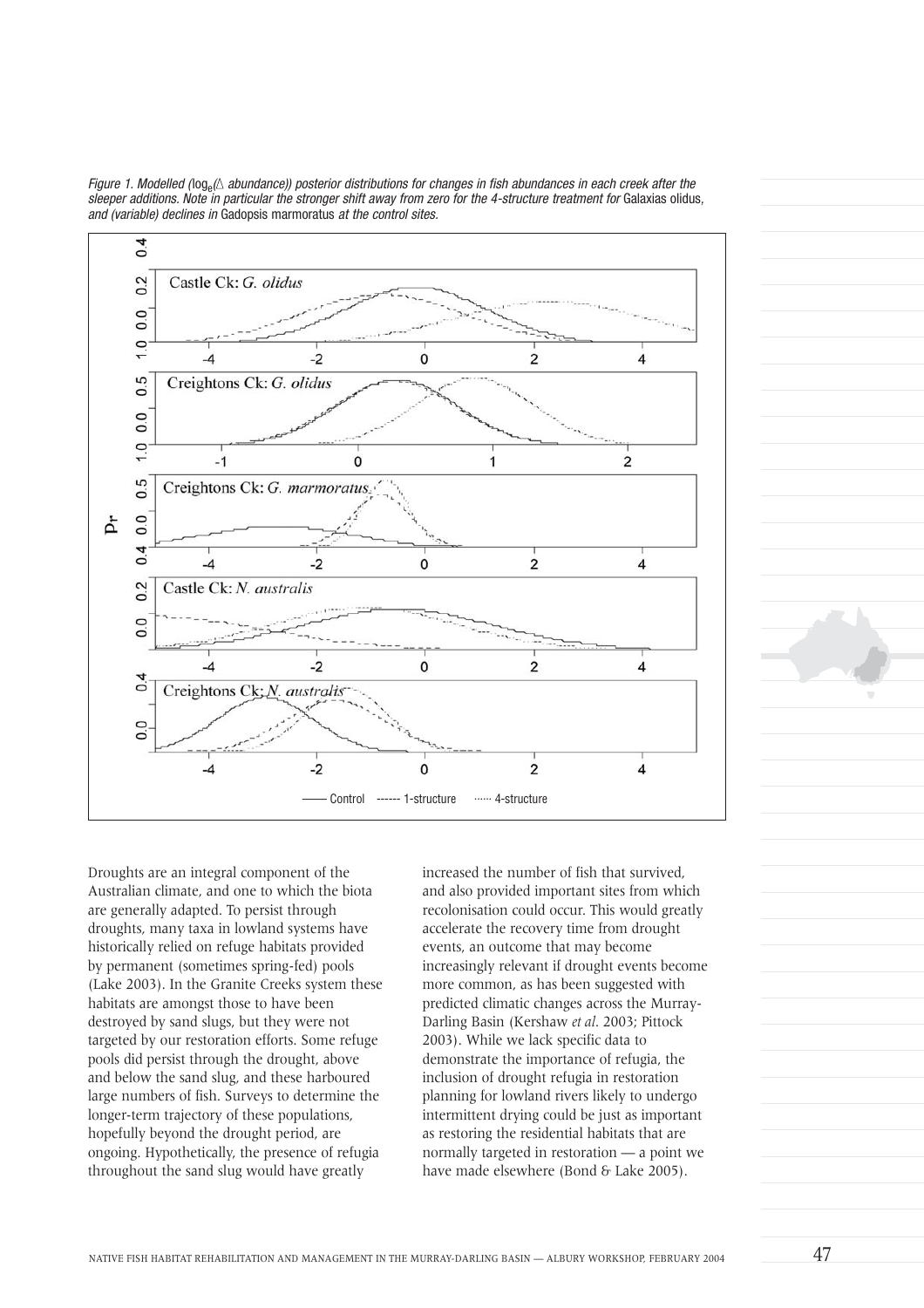Similar arguments could be made for other habitats that are only intermittently important, or are used only at particular times through the life history of particular species (Fausch *et al.* 2002; Roni *et al.* 2002). Thus far, most fish habitat restoration work in Australia has focused on adult residential habitats, despite obvious specific needs at other times during the lifecycle (e.g. spawning and larval habitats; Bond & Lake 2003b).

#### *Conclusions*

To summarise our current findings, the introduction of large timber to sand-slugged streams locally increased fish abundances, but only under conditions of sufficient flow. The restoration work we carried out targeted residential habitat, which did little to enhance the drought resistance of the fauna. The creation / restoration of specific refuge habitats will be a challenging task in sanded streams because the mobility of the bed material means that large pools are generally rapidly infilled (Lintermans 2001). One solution may be to rely on scour around structures during high flows as we did in this study, but to design the structures in a way that isolates the downstream pool from upstream sediment supply during low-flow periods (Dan Borg, University of Melbourne, pers. comm.). Such strategies will require development and testing via collaborations between hydrologists, geomorphologists and ecologists. Stream managers also should not rule out the potential need for ongoing intervention to protect critical refuge habitats that may serve important roles in both conservation and restoration.

### *Acknowledgements*

This work was funded as part of the Natural Heritage Trust FishRehab Program, with additional funding from the GBCMA and the Cooperative Research Centre for Freshwater Ecology. The GBCMA provided further support by installing the timber structures. Field assistance from Reuben Keller, Katrina Cousins, Claudette Kellar, Alena Glaister and Andrea Ballinger is greatly appreciated. John Harris and John Koehn provided constructive input to the project.

#### *References*

Anonymous 1999. *Draft Goulburn Broken native vegetation management strategy*. Goulburn Broken Catchment Management Authority. Shepparton.

Bartley, R. & Rutherfurd, I. 2001. Statistics, snags and sand: Measuring geomorphic recovery of streams disturbed by sediment slugs. In: *Third Australian Stream Management Conference*, Brisbane (eds. Rutherfurd, I., Sheldon, F., Brierley, G. & Kenyon, C.), pp. 15-21. Cooperative Research Centre for Catchment Hydrology, Melbourne.

Bond, N.R. & Lake, P.S. 2003a. Characterising fish–habitat associations in streams as the first step in ecological restoration. *Austral Ecology* 28: 611-621.

Bond, N.R. & Lake, P.S. 2003b. Local habitat restoration in streams: Constraints on the effectiveness of restoration for stream biota. *Ecological Management and Restoration* 4: 193-198.

Bond, N. and Lake, P.S. (2005). Ecological restoration and large-scale ecological disturbance: the effects of drought on the response of fish to a habitat restoration experiment. *Restoration Ecology* 13: 39-49.

Crook, D.A. & Robertson, A.I. 1999. Relationships between riverine fish and woody debris: Implications for lowland rivers. *Marine and Freshwater Research* 50: 941-953.

Davis, J.A. & Finlayson, B. 2000. *Sand slugs and stream degradation: The case of the Granite Creeks, north-east Victoria*. Cooperative Research Centre for Freshwater Ecology. Technical Report 7/2000. Canberra.

Downes, B.J., Barmuta, L.A., Fairweather, P.G., Faith, D.P., Keough, M.J., Lake, P.S., Mapstone, B. & Quinn, G.P. 2002. *Monitoring ecological impacts: Concepts and practice in flowing waters*. Cambridge University Press, Cambridge.

Downes, B.J., Lake, P.S., Glaister, A. & Bond, N.R. In press. The effects of sand sedimentation on the macroinvertebrate fauna of lowland creeks: Are the effects consistent? *Freshwater Biology.*

Eyles, R.J. 1977. Birchams creek: The transition from a chain of ponds to a gully. *Australian Geographical Studies* 15: 146-157.

Fausch, K.D., Torgersen, C., Baxter, C.V. & Li, H.W. 2002. Landscapes to riverscapes: Bridging the gap between research and conservation of stream fishes. *BioScience* 52: 483-498.

Kershaw, P., Moss, P. & Van der Kaars, S. 2003. Causes and consequences of long-term climatic variability on the Australian continent. *Freshwater Biology* 48: 1274-1283.